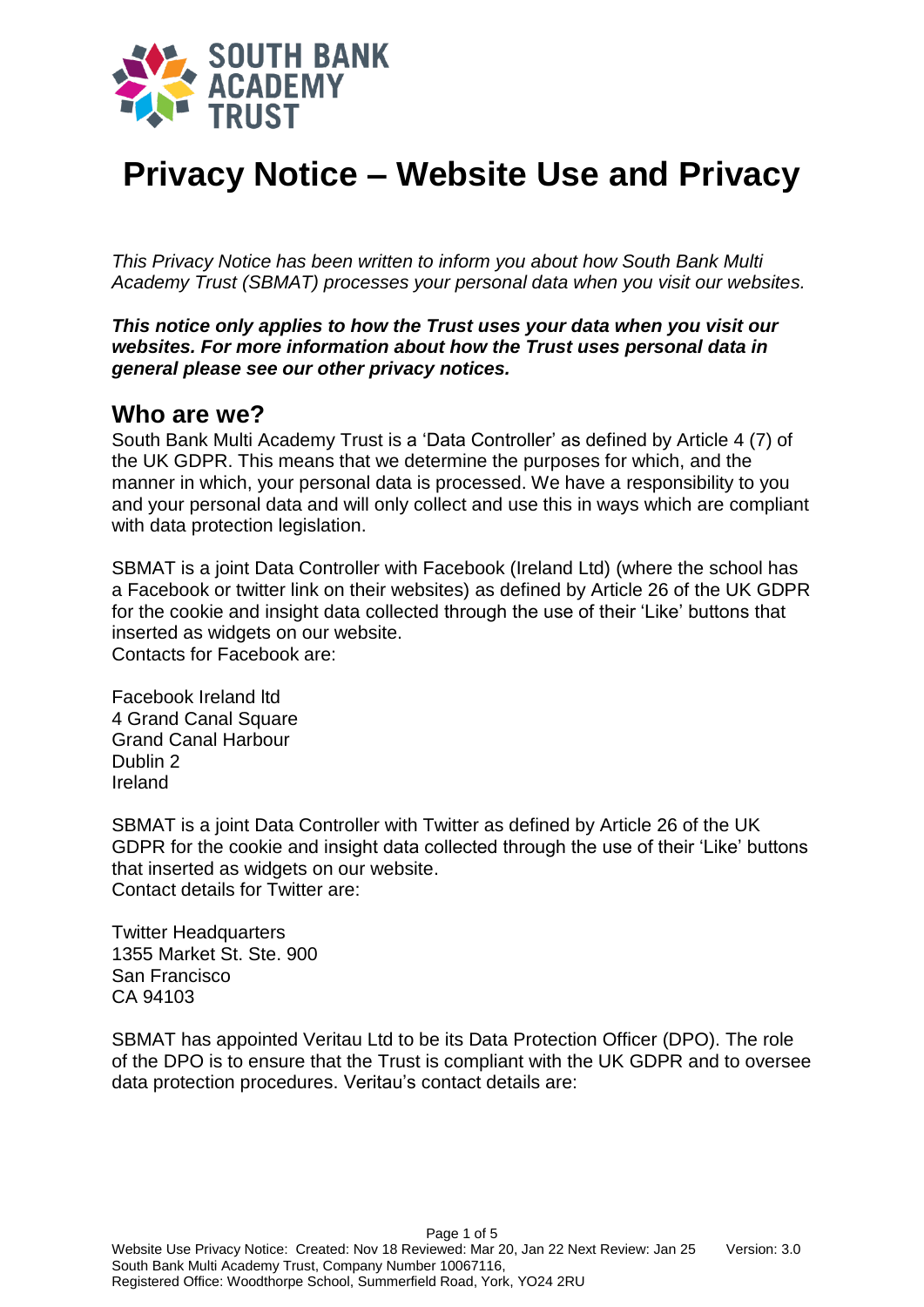

Schools Data Protection Officer Veritau Ltd County Hall Racecourse Lane **Northallerton** *l*eritau DL7 8AL [schoolsDPO@veritau.co.uk](mailto:schoolsDPO@veritau.co.uk) 01904 554025 *Please ensure you include the name of your school in all correspondence*

## **What are cookies?**

A cookie is a small file of text that we store on your browser or the hard drive of your electronic device (computer, phone, or tablet etc). Cookies are anonymous and contain no personal information that will identify you personally.

We use third-party widgets (a standalone application that is inserted into the website i.e. a newsfeed or banner) on the site, such as Google Analytics, Twitter and YouTube. These widgets may set their own cookies, and they also may use cookies that we have no control over. However, the cookie information from each of these sites is usually anonymous, unless you are logged in to those third-party systems whilst you are on our websites.

## **What do we use cookies for?**

We use cookies so that:

- We can distinguish you from other users of our website and provide a good experience.
- We can remember the information you've provided us with while on our website, so you don't have to keep re-entering the information whenever you visit a new page.
- We can look at how you use our website so that we can improve it for other users.

We do not use cookies to:

- Monitor your usage of other websites (privacy intrusive cookies)
- collect any personal information about you (without your express permission);
- collect any sensitive information;
- pass data to any advertising networks;
- pass personal data to third parties.

## **What cookie types do we use?**

Cookie types and expiry:

 **Session cookies** - these are temporary and are erased when you close your browser at the end of your visit, or if you delete them earlier. The next time you

Page 2 of 5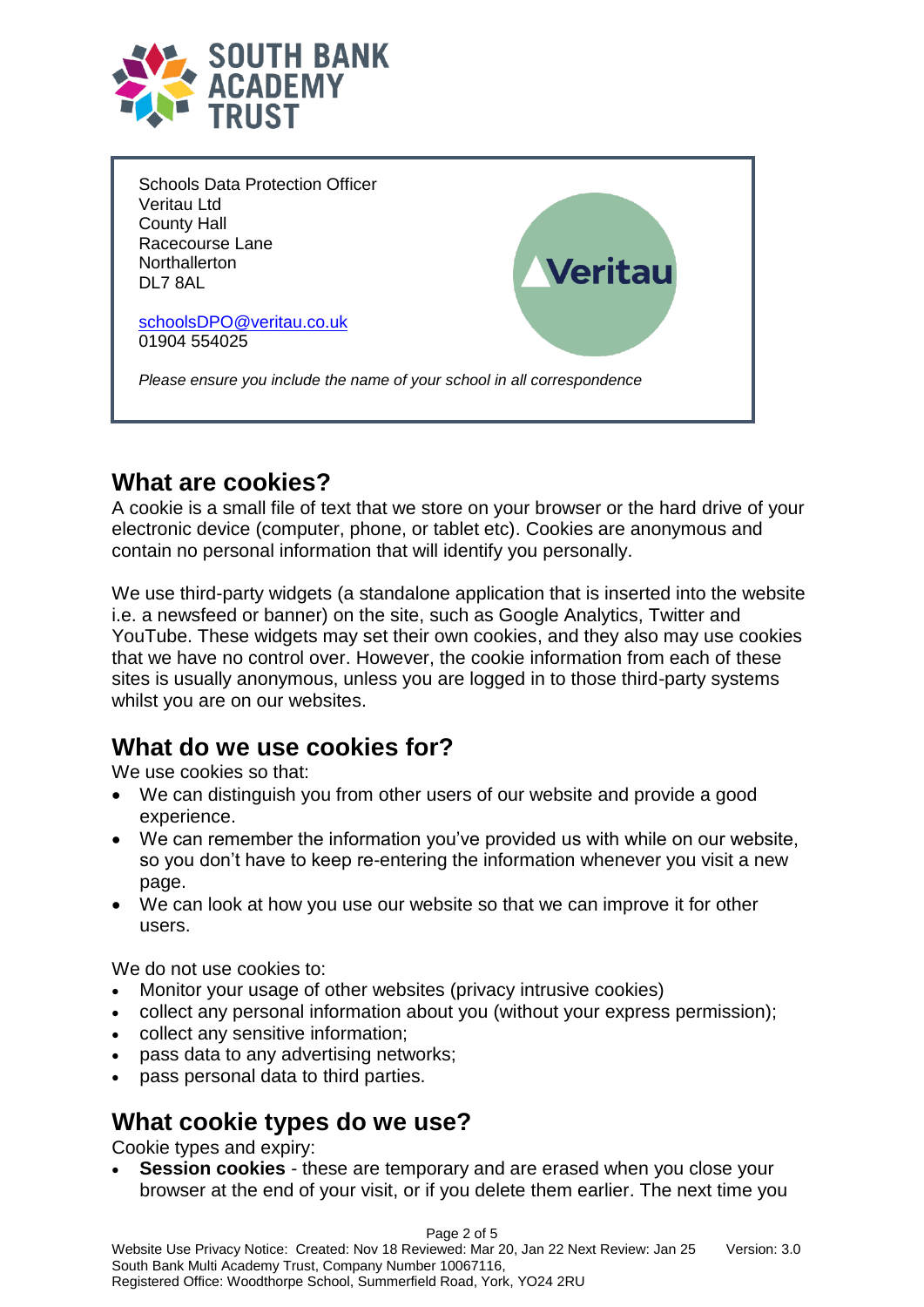

visit our website we will not recognise you and will treat you as a completely new visitor.

 **Persistent cookies** - these remain on your hard drive until you erase them or they expire, this is after 12 months.

We may use one or more of the following kinds of cookies:

**Strictly Necessary Cookies**. These cookies are required for the operation of our website. This can include cookies that will enable you to log into a secure area of our website, e.g. staff, parent or pupil area. Without these, the website will not work as designed. These cookies do not require consent.

**Functionality cookies**. These cookies require consent. They are used to recognise you when you return to our website. The content is then personalised to you and can greet you by name (once in the secure area) or remember preferences that you may set.

**Analytical/performance cookies**. These cookies require consent. They allow us to count and recognise the number of visitors to our site. It also allows us to see when and how visitors navigate our website. Using these cookies helps us improve our website and make popular searched items easier to find. We also use the following widget(s) for this purpose:

- **Google Analytics**. They help us to analyse how you engage with and use our website. For more information on how Google Analytics collects and processes data using cookies, please visit [www.google.com/policies/privacy/partners/.](https://policies.google.com/technologies/partner-sites?hl=en-GB&gl=uk)
- **Twitter.** Twitter for Websites is a suite of tools bringing Twitter content and functionality to our webpage. This enables the Twitter audience to share our twitter content, and follow our feed. For further information on how Twitter collects and processes data using cookies, please visit [https://twitter.com/privacy.](https://twitter.com/privacy)
- **YouTube**. We may embed videos from YouTube using YouTube's privacyenhanced mode. This mode may set cookies on your computer once you click on the YouTube video player, but YouTube will not store personally-identifiable cookie information for playbacks of embedded videos. For more information on how YouTube collects and processes data using cookies, please visit [YouTube](http://www.google.com/support/youtube/bin/answer.py?hl=en-GB&answer=171780)  [embedding information page](http://www.google.com/support/youtube/bin/answer.py?hl=en-GB&answer=171780)
- **Facebook.** We may have embedded a school's Facebook widget on the website. To find out more about these cookies please visit <https://www.facebook.com/policies/cookies/>
- Marketing cookies. These cookies require consent. These are served by third parties and are used for targeted content and advertisements based on user behaviour across websites, and provision of social media features. We use the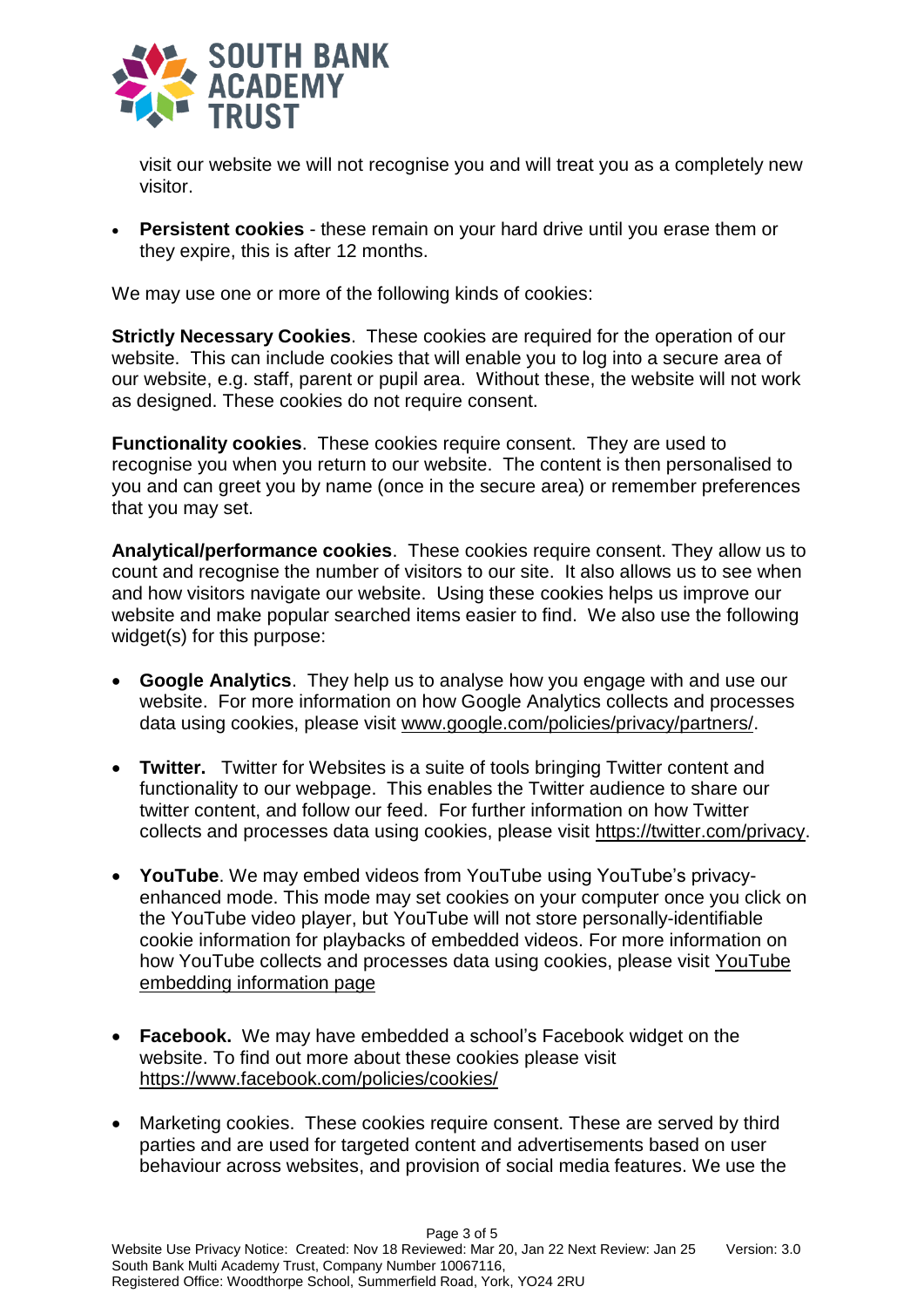

following third parties for this purpose and you should refer to their privacy policy for what data they collect:.

- o Twitter For further information on how Twitter collects and processes data using cookies, please visit [https://twitter.com/privacy.](https://twitter.com/privacy)
- o YouTube We embed videos using YouTube's privacy-enhanced mode. This mode may set cookies on your computer once you click on the YouTube video player, but YouTube will not store personally-identifiable cookie information for playbacks of embedded videos. For more information on how YouTube collects and processes data using cookies, please visit [YouTube embedding information](http://www.google.com/support/youtube/bin/answer.py?hl=en-GB&answer=171780)  [page](http://www.google.com/support/youtube/bin/answer.py?hl=en-GB&answer=171780)
- o Facebook. Where schools use Facebook they will have an embedded Facebook widget on their website. To find out more about these cookies please visit <https://www.facebook.com/policies/cookies/>

#### **How do we obtain consent for the use of cookies?**

When you first visit our sites using a new browser, or if you visit in private browsing mode, we will provide you with a cookies permission banner seeking your consent to use of cookies as required by law.

#### **How do I erase or opt out of the use of cookies?**

You can change your cookie preferences at any time, but please be aware that opting out of cookies may affect your user experience on our websites.

Alternatively, most web browsers allow some control of most cookies through the browser settings. To find out more about cookies, including how to see what cookies have been set, visit [www.aboutcookies.org](http://www.aboutcookies.org/) or [www.allaboutcookies.org.](http://www.allaboutcookies.org/)

Find out how to manage cookies on popular browsers:

- [Google Chrome](https://support.google.com/accounts/answer/61416?co=GENIE.Platform%3DDesktop&hl=en)
- [Microsoft Edge](https://privacy.microsoft.com/en-us/windows-10-microsoft-edge-and-privacy)
- [Mozilla Firefox](https://support.mozilla.org/en-US/kb/enable-and-disable-cookies-website-preferences)
- [Microsoft Internet Explorer](https://support.microsoft.com/en-gb/help/17442/windows-internet-explorer-delete-manage-cookies)
- [Opera](https://www.opera.com/help/tutorials/security/privacy/)
- [Apple Safari](https://support.apple.com/en-gb/safari)

To find information relating to other browsers, visit the browser developer's website. To opt out of being tracked by Google Analytics across all websites, visit <http://tools.google.com/dlpage/gaoptout>

You can also use specialist software that protects against malicious cookies. These applications can be customised to let you change the content of the cookies you want to receive or will allow to be stored on your device.